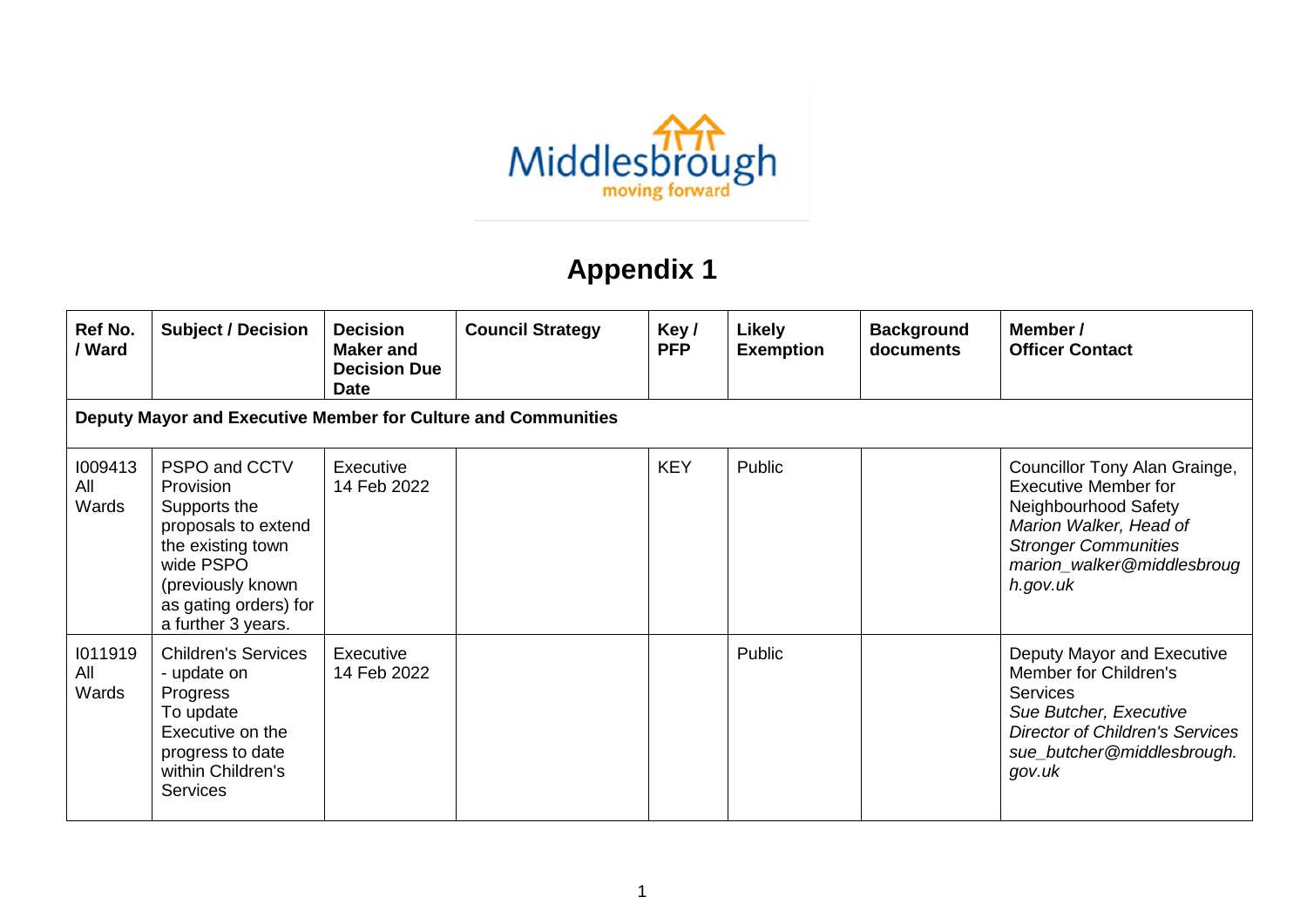| Ref No.<br>/ Ward       | <b>Subject / Decision</b>                                                                                                                                                                                                                                                                                                                                                          | <b>Decision</b><br><b>Maker</b> and<br><b>Decision Due</b><br><b>Date</b> | <b>Council Strategy</b> | Key/<br><b>PFP</b> | <b>Likely</b><br><b>Exemption</b> | <b>Background</b><br>documents | Member /<br><b>Officer Contact</b>                                                                                               |
|-------------------------|------------------------------------------------------------------------------------------------------------------------------------------------------------------------------------------------------------------------------------------------------------------------------------------------------------------------------------------------------------------------------------|---------------------------------------------------------------------------|-------------------------|--------------------|-----------------------------------|--------------------------------|----------------------------------------------------------------------------------------------------------------------------------|
| 1011897<br>All<br>Wards | <b>NAVSH Peer</b><br>Review of<br>Middlesbrough's<br><b>Virtual School</b><br>The report outlines<br>the findings of the<br>recent Peer Review<br>carried out of<br>Middlesbrough's<br>Virtual School. It<br>acknowledges the<br>excellent practice<br>demonstrated by<br>the VS, and gives a<br>number of<br>suggestions for<br>improvement and<br>development of the<br>Service. | Executive<br>14 Feb 2022                                                  |                         |                    | Public                            |                                | <b>Executive Member for</b><br>Education<br>Trevor Dunn, Head of Access<br>to Education<br>trevor_dunn@middlesbrough.<br>gov.uk  |
| 1011316<br>Central      | <b>EXEMPT - Metz</b><br><b>Bridge - Site</b><br>Management<br>Arrangements<br><b>That Executive</b><br>agree to the<br>procurement of an<br>external supplier to<br>manage Metz<br><b>Bridge Traveller</b><br>site.                                                                                                                                                                | Executive<br>14 Feb 2022                                                  |                         | <b>KEY</b>         | Fully exempt                      |                                | <b>Executive Member for</b><br>Environment, Finance and<br>Governance<br>David Jamison<br>david_jamison@middlesbroug<br>h.gov.uk |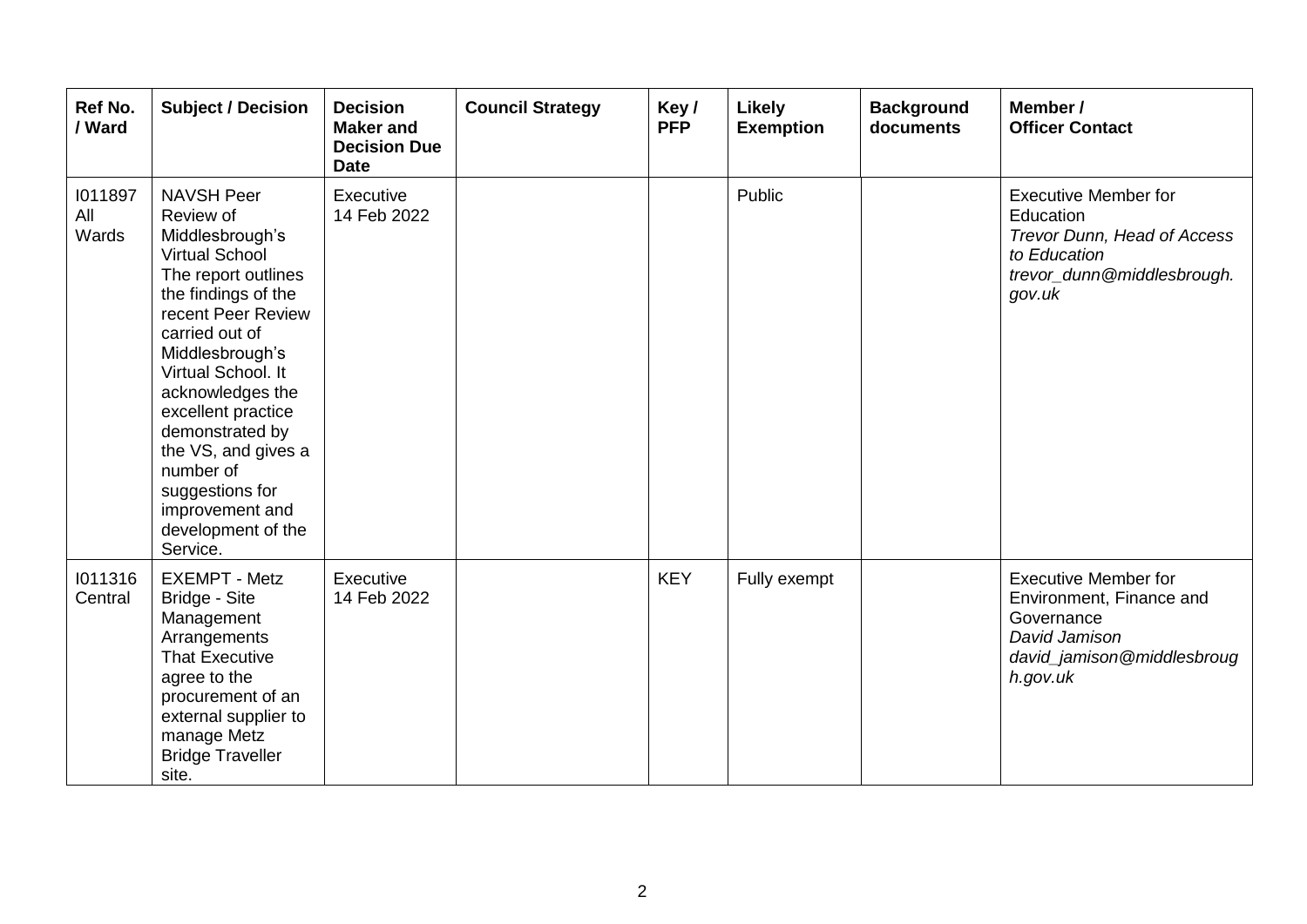| Ref No.<br>/ Ward       | <b>Subject / Decision</b>                                                                                                                                                                                                                                                                                                                                                                                                                                                                                       | <b>Decision</b><br><b>Maker and</b><br><b>Decision Due</b><br><b>Date</b> | <b>Council Strategy</b> | Key/<br><b>PFP</b> | <b>Likely</b><br><b>Exemption</b> | <b>Background</b><br>documents | Member /<br><b>Officer Contact</b>                                                                                                  |
|-------------------------|-----------------------------------------------------------------------------------------------------------------------------------------------------------------------------------------------------------------------------------------------------------------------------------------------------------------------------------------------------------------------------------------------------------------------------------------------------------------------------------------------------------------|---------------------------------------------------------------------------|-------------------------|--------------------|-----------------------------------|--------------------------------|-------------------------------------------------------------------------------------------------------------------------------------|
| 1010704<br>All<br>Wards | <b>Highways Asset</b><br>Infrastructure<br>Executive approval<br>is required for the<br><b>ECS Capital</b><br>Highways<br>Infrastructure Asset.                                                                                                                                                                                                                                                                                                                                                                 | Executive<br>14 Feb 2022                                                  |                         | <b>KEY</b>         | Public                            |                                | <b>Executive Member for</b><br>Environment, Finance and<br>Governance<br><b>Chris Bates</b><br>Chris_Bates@middlesbrough.<br>gov.uk |
| 1011678<br>All<br>Wards | <b>Transporter Bridge</b><br>Update<br>The purpose of the<br>report is to inform<br>Executive of the<br>current status of the<br>Transporter Bridge,<br>highlight what works<br>have been carried<br>and to seek<br>approval/endorsem<br>ent to identify funds<br>and to carry out<br>further repairs to the<br><b>Transporter Bridge</b><br>as identified in the<br>Special Inspection<br>carried out by Rapid<br>Consultants and the<br>follow up Principal<br>Inspection carried<br>out by Atkins<br>Global. | Executive<br>14 Feb 2022                                                  |                         | <b>KEY</b>         | Public                            |                                | <b>Executive Member for</b><br>Environment, Finance and<br>Governance<br><b>Chris Bates</b><br>Chris_Bates@middlesbrough.<br>gov.uk |
| 1009724                 | <b>Strategic Plan</b><br>$2021 - 24 - Progress$                                                                                                                                                                                                                                                                                                                                                                                                                                                                 | Executive<br>14 Feb 2022                                                  |                         |                    | Public                            |                                | <b>Executive Member - Finance</b><br>and Governance                                                                                 |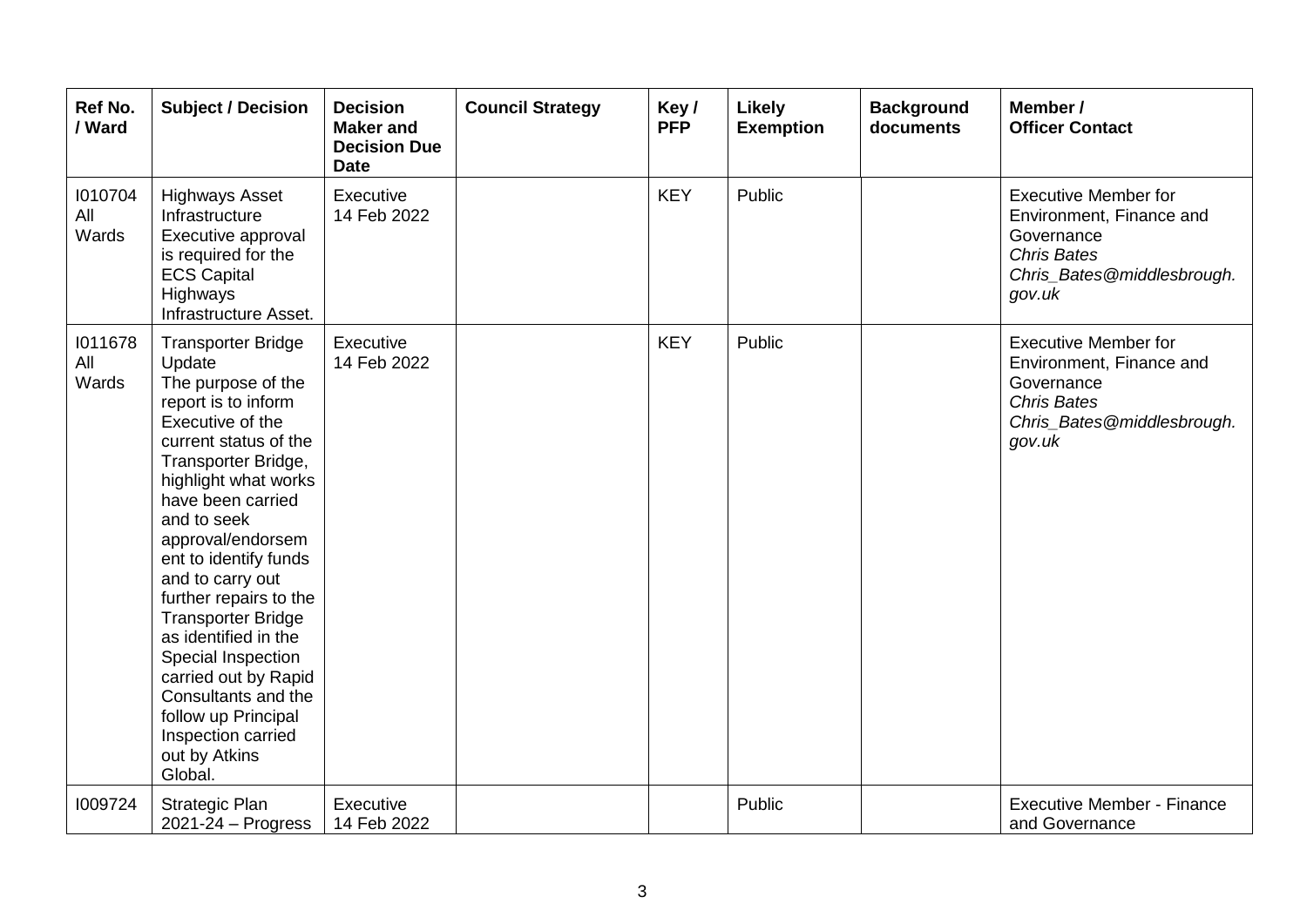| Ref No.<br>/ Ward       | <b>Subject / Decision</b>                                                                                                                                                                                             | <b>Decision</b><br><b>Maker</b> and<br><b>Decision Due</b><br><b>Date</b> | <b>Council Strategy</b> | Key/<br><b>PFP</b> | <b>Likely</b><br><b>Exemption</b> | <b>Background</b><br>documents | Member /<br><b>Officer Contact</b>                                                                                                      |
|-------------------------|-----------------------------------------------------------------------------------------------------------------------------------------------------------------------------------------------------------------------|---------------------------------------------------------------------------|-------------------------|--------------------|-----------------------------------|--------------------------------|-----------------------------------------------------------------------------------------------------------------------------------------|
|                         | at Quarter Three<br>2021/22<br><b>Report outlining</b><br>performance<br>against the<br>Strategic Plan at<br><b>Quarter Three</b><br>2021/22                                                                          |                                                                           |                         |                    |                                   |                                | <b>Keely Trainor</b><br>Keely_Trainor@middlesbroug<br>h.gov.uk                                                                          |
| 1010199<br>All<br>Wards | Revenue Budget,<br>Council Tax,<br><b>Medium Term</b><br><b>Financial Plan and</b><br><b>Capital Strategy</b><br>2022/23<br>The setting of the<br>Revenue Budget,<br>Council Tax, Capital<br>Strategy for<br>2022/23. | Executive<br>14 Feb 2022                                                  |                         | <b>KEY</b>         | Public                            |                                | <b>Executive Member for</b><br>Environment, Finance and<br>Governance<br><b>Keely Trainor</b><br>Keely_Trainor@middlesbroug<br>h.gov.uk |
| 1010198<br>All<br>Wards | Revenue and<br>Capital Budget -<br>Projected Outturn<br>Position as at<br><b>Quarter Three</b><br>2021/22<br>To advise the<br>Executive of the<br>Council's financial<br>position at Quarter<br>Three 2021/22.        | Executive<br>14 Feb 2022                                                  |                         | <b>KEY</b>         | Public                            |                                | <b>Executive Member for</b><br>Environment, Finance and<br>Governance<br><b>Keely Trainor</b><br>Keely_Trainor@middlesbroug<br>h.gov.uk |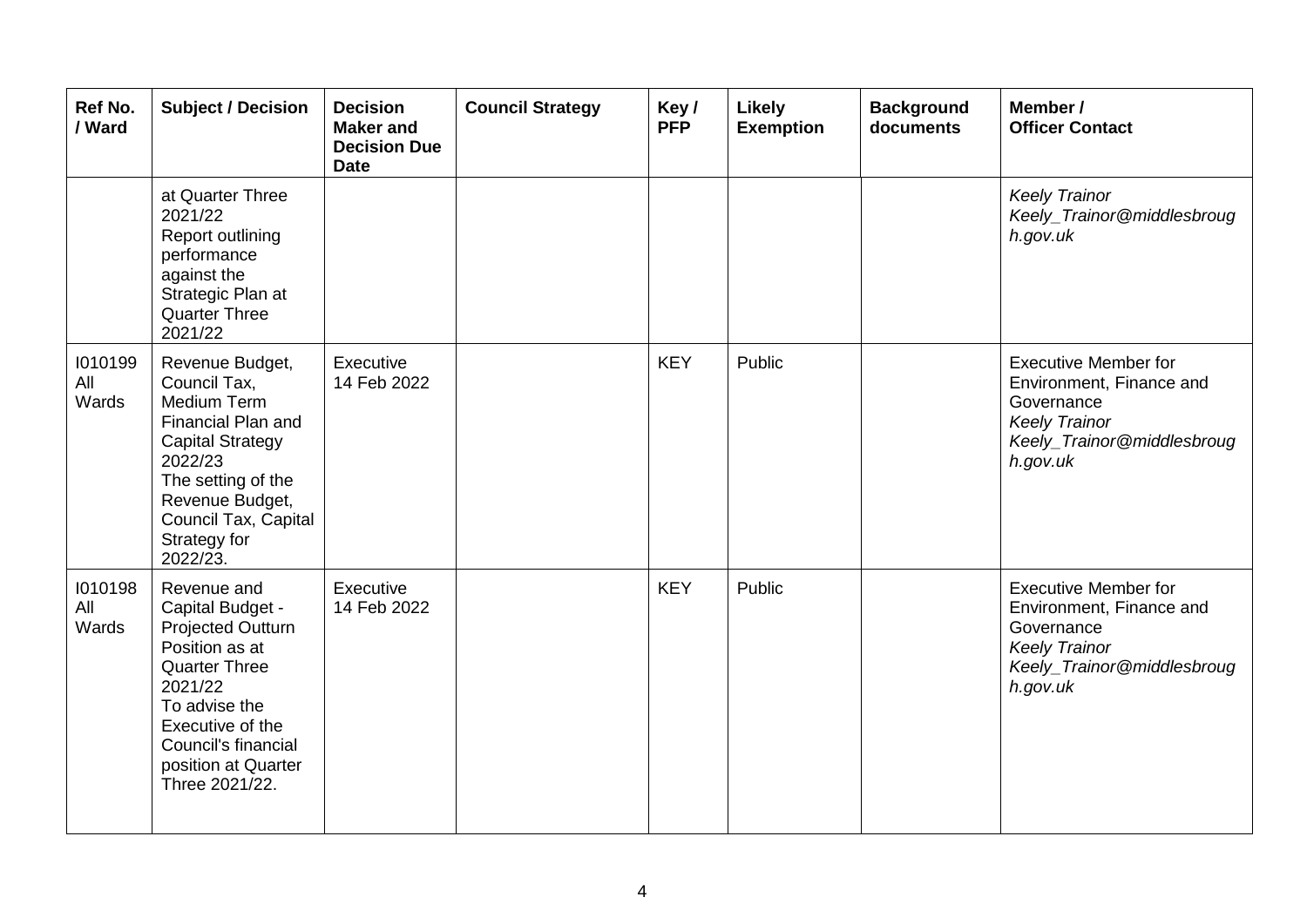| Ref No.<br>/ Ward                             | <b>Subject / Decision</b>                                                                                                                                                                                                                                                                                                                                            | <b>Decision</b><br><b>Maker and</b><br><b>Decision Due</b><br><b>Date</b> | <b>Council Strategy</b> | Key/<br><b>PFP</b> | <b>Likely</b><br><b>Exemption</b> | <b>Background</b><br>documents | Member /<br><b>Officer Contact</b>                                                                                                                          |  |  |  |
|-----------------------------------------------|----------------------------------------------------------------------------------------------------------------------------------------------------------------------------------------------------------------------------------------------------------------------------------------------------------------------------------------------------------------------|---------------------------------------------------------------------------|-------------------------|--------------------|-----------------------------------|--------------------------------|-------------------------------------------------------------------------------------------------------------------------------------------------------------|--|--|--|
|                                               | <b>Executive Member for Regeneration</b>                                                                                                                                                                                                                                                                                                                             |                                                                           |                         |                    |                                   |                                |                                                                                                                                                             |  |  |  |
| 1009248<br>Ayresom<br>e;<br>Kader;<br>Trimdon | 'This item is to be<br>deferred to a future<br>meeting of the<br>Executive. The<br>revised date of the<br>meeting at which<br>this item will be<br>considered, will be<br>published on the<br><b>Forward Work Plan</b><br>in due course.'<br><b>Stainsby Country</b><br>Park and<br>Masterplan<br>To adopt the<br><b>Stainsby Country</b><br>Park and<br>Masterplan. | <b>Executive Not</b><br>before 26th<br>Oct 2021                           |                         | <b>KEY</b>         | Public                            |                                | <b>Executive Member for</b><br><b>Regeneration Paul Clarke</b><br>paul_clarke@middlesbrough.g<br>ov.uk                                                      |  |  |  |
| 1010965<br><b>Nunthor</b><br>pe               | Nunthorpe Grange<br>Development<br>Overview<br>The report details<br>the current situation<br>regarding the<br>Community centre<br>development work,<br>partnered<br>infrastructure works                                                                                                                                                                            | Executive<br>8 Mar 2022                                                   |                         | <b>KEY</b>         | Public                            |                                | Deputy Mayor and Executive<br>Member for Children's<br><b>Services</b><br>Steve Fletcher, Head of<br>Development<br>Steve_Fletcher@middlesbrou<br>gh.gov.uk |  |  |  |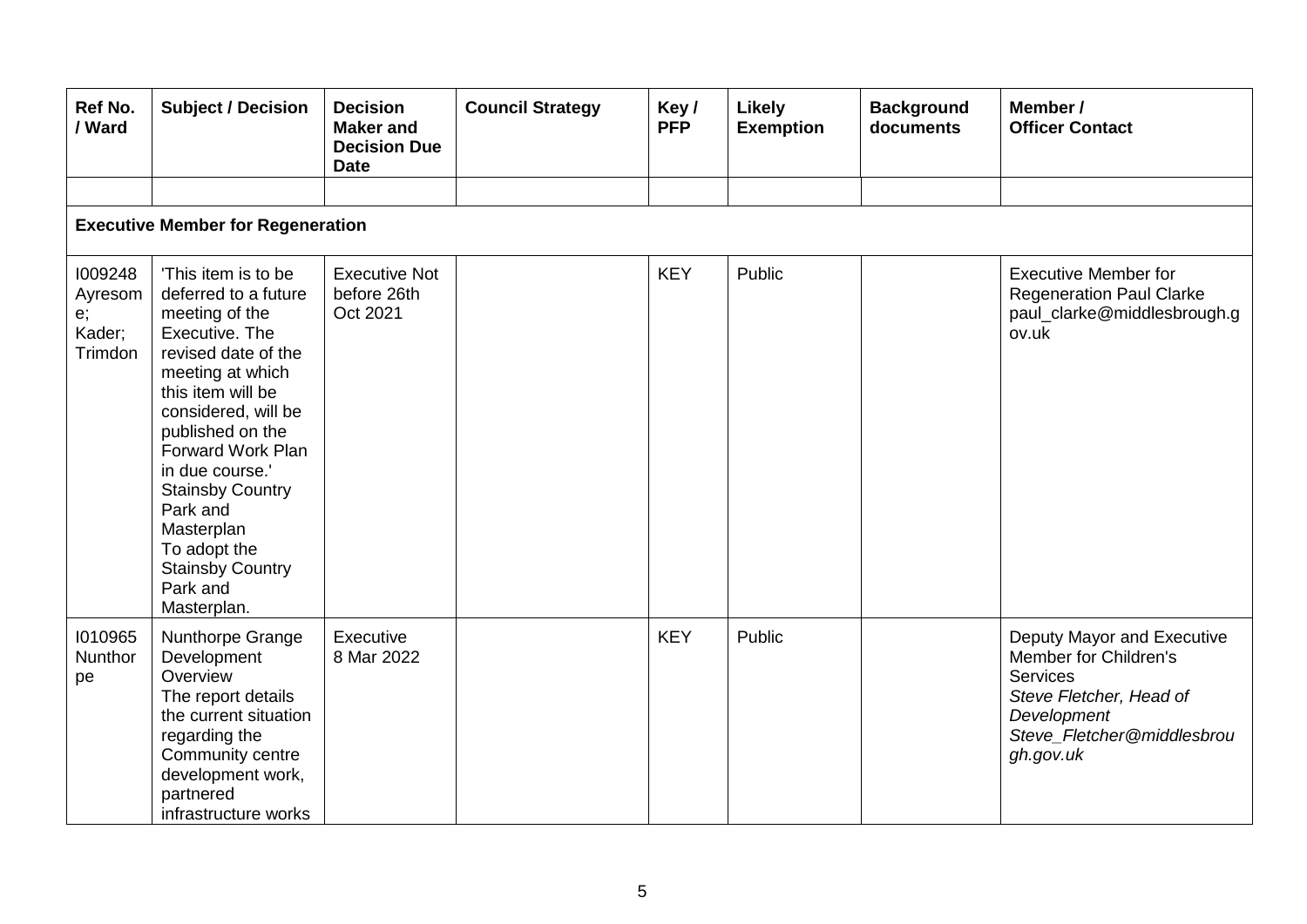| Ref No.<br>/ Ward           | <b>Subject / Decision</b>                                                                                                                                                                                                         | <b>Decision</b><br><b>Maker and</b><br><b>Decision Due</b><br><b>Date</b> | <b>Council Strategy</b> | Key/<br><b>PFP</b> | <b>Likely</b><br><b>Exemption</b> | <b>Background</b><br>documents | Member /<br><b>Officer Contact</b>                                                                                                    |
|-----------------------------|-----------------------------------------------------------------------------------------------------------------------------------------------------------------------------------------------------------------------------------|---------------------------------------------------------------------------|-------------------------|--------------------|-----------------------------------|--------------------------------|---------------------------------------------------------------------------------------------------------------------------------------|
|                             | and housing<br>delivery schemes<br>including the<br>Persimmon and<br><b>Taylor Wimpey</b><br>sites. Alongside of<br>this is an update on<br>the Nunthorpe<br>commitments.                                                         |                                                                           |                         |                    |                                   |                                |                                                                                                                                       |
| 1010966<br>Coulby<br>Newham | Newham Grange<br>Development<br>Overview<br>The report will<br>document the<br>process of securing<br>options for the<br>marketing and<br>delivery of the site<br>and will include the<br>key infrastructure<br>phasing strategy. | Executive<br>8 Mar 2022                                                   |                         | <b>KEY</b>         | Public                            |                                | <b>Councillor David Branson</b><br>Steve Fletcher, Head of<br>Development<br>Steve_Fletcher@middlesbrou<br>gh.gov.uk                  |
| 1011647<br>Central          | <b>Tees AMP Next</b><br>Phase<br>To present the<br>business case for<br>additional<br>investment in Tees<br>Advanced<br>Manufacturing Park<br>(Tees AMP).                                                                         | Executive<br>14 Feb 2022                                                  |                         | <b>KEY</b>         | Public                            |                                | <b>Executive Member for</b><br>Regeneration<br>Sam Gilmore, Head of<br><b>Economic Growth</b><br>Sam_Gilmore@middlesbrough<br>.gov.uk |